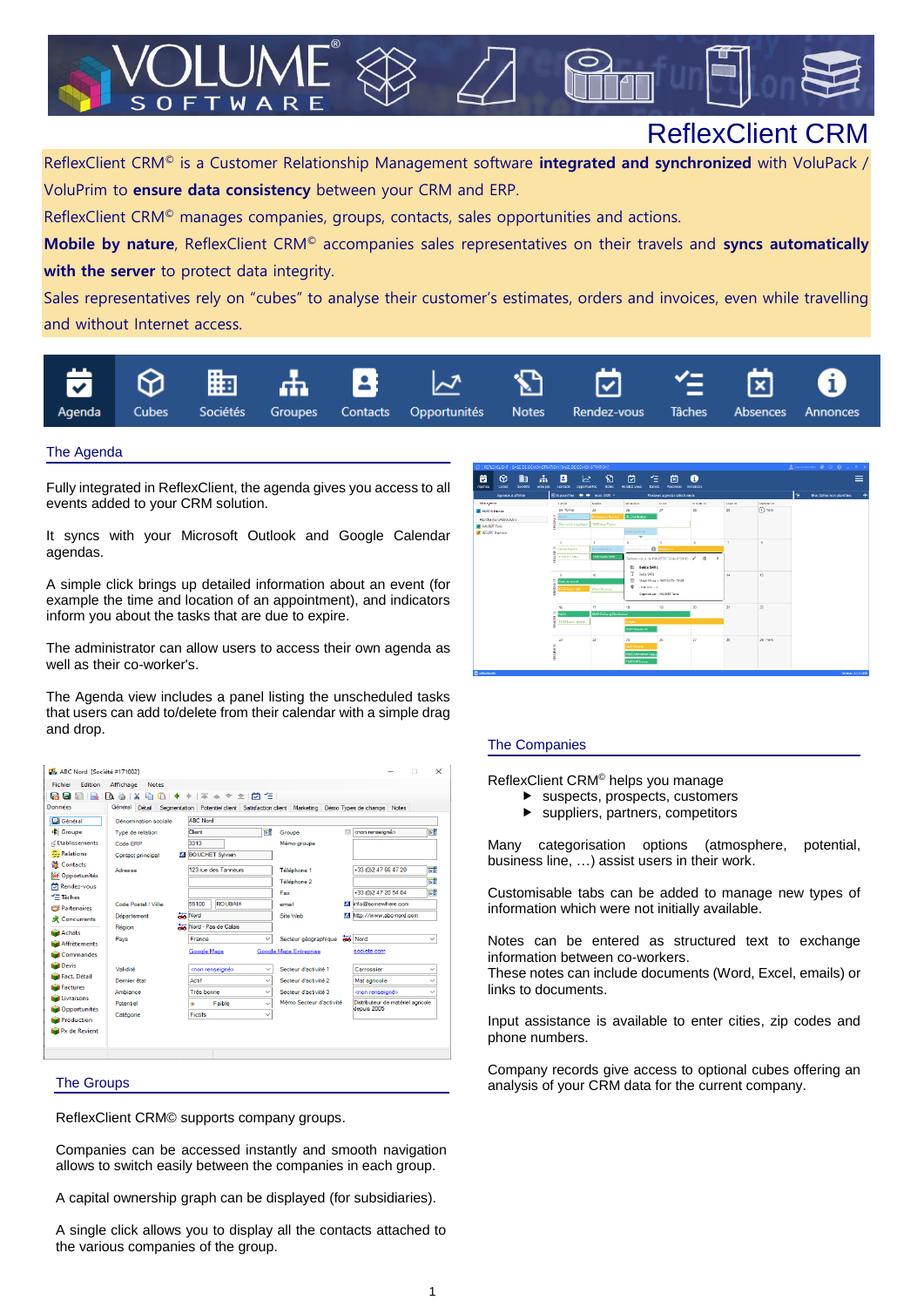| $2$ (tienne MARTIN $\bigcircled{0}$ $\bigcirc$ $\bigcirc$ $\bigcirc$ $\bigcirc$ $\bigcirc$ |          |                       |                                            |                                                          | REFLEXCLIENT - BASE DE DÉMONSTRATION IBASE DE DÉMONSTRATIONI |                               |                            |               |                                    |             |
|--------------------------------------------------------------------------------------------|----------|-----------------------|--------------------------------------------|----------------------------------------------------------|--------------------------------------------------------------|-------------------------------|----------------------------|---------------|------------------------------------|-------------|
|                                                                                            |          | A<br><b>Annonces</b>  | $\overline{\mathbf{x}}$<br><b>Absences</b> | ′≘<br>⊓<br>Rendez-vous<br>Tāches                         | ۲J<br>∼<br>Opportunités<br><b>Notes</b>                      | в<br>Contacts                 | 4<br><b>Groupes</b>        | 嗣<br>Sociétés | ِ⊗<br>Cubes                        | ₹<br>Agenda |
| <b>D</b> Configurer                                                                        |          |                       | 300 - Les contacts clients [2]             |                                                          | ≺☆                                                           |                               | Modèle : Sauvegarder       | $+1$          | Modèles de listes                  |             |
|                                                                                            |          | * Nouveautés          |                                            | <b><i>O Récemment consultés</i></b><br><b>To Favoris</b> | $\odot$                                                      | Recherche par nom et prénom   |                            |               | A) Modèles de référence entreprise |             |
| <b>ED</b> Colonnes<br>$\equiv$ Filtres                                                     |          |                       | <b>EliExcel</b> ∨ <b>→</b>                 | O Marquer comme lu                                       | <b>B</b> Supprimer<br><b>A</b> Favoris                       | Modifier                      | $+$ Créer                  |               | 100 - Tous les contacts            |             |
| Email                                                                                      | Portable | Téléphone 1           | <b>Type relation</b>                       | + Titre                                                  | Nom prénom                                                   | <b>Dénomination sociale</b>   |                            |               | 200 - Les contacts suspects, prosp |             |
| Raphael.ALIX@example.com                                                                   |          | +33 (0)3 18 88 51 37  | Client                                     | Acheteur                                                 | <b>ALIX Rephael</b>                                          |                               | <b>Stanford Groupe</b>     |               | 300 - Les contacts clients         |             |
| Scohie.ALLIA@example.com                                                                   |          |                       | Client                                     | Directeur des achats                                     | <b>ALLIA Sophie</b>                                          |                               | Sephora France             |               | 400 - Les contacts fournisseurs    |             |
| Stéphane.ANDRIEU@example.com                                                               |          | +33 (0)2 83 10 07 06  | Client                                     | Acheteur                                                 | <b>ANDREU Stéphane</b>                                       |                               | Talion SA                  |               |                                    |             |
| Sebastien.AUBERT@example.com                                                               |          | +33 (0) 1 21 28 54 83 | Client                                     | Gécant                                                   | <b>AURERT Sebastien</b>                                      |                               | Flection-Mat               |               |                                    |             |
| Aurelie AUBIN@example.com                                                                  |          | +33 (0)3 07 04 60 39  | Client                                     | Directeur commercial                                     | <b>AURIN Aurelie</b>                                         |                               | <b>RRO Industries</b>      |               |                                    |             |
| Claire AVRIL @example.com                                                                  |          | +33 (0)3 22 96 41 84  | Client                                     | Agent des méthodes                                       | <b>AVRIL Claire</b>                                          |                               | Parfums Air du Temps       |               |                                    |             |
| Nathalie.BARBE@example.com                                                                 |          | +33 (0)3 36 26 63 27  |                                            | Président directeur général Client                       | <b>BARBE Nathalie</b>                                        |                               | <b>TER</b>                 |               |                                    |             |
| Laurent.BARREAU@example.com                                                                |          | +33 (0) 1 26 97 69 27 | Client                                     | Acheteur                                                 | <b>BARREAU Laurent</b>                                       |                               | Domesto                    |               |                                    |             |
| François.BARRET@example.com                                                                |          | +33 (0)1 34 29 05 42  | Client                                     | Directeur marketing                                      | <b>BARRET Francois</b>                                       | Comptoir d'Électricité Franco |                            |               |                                    |             |
| Mireille.BAUDET@example.com                                                                |          | +33 (0) 1 34 30 29 98 | Client                                     | Directeur d'usine                                        | <b>BAUDET Mireille</b>                                       |                               | <b>Meca Precision</b>      |               |                                    |             |
| Clément.BAUER@example.com                                                                  |          | +33 (0)3 88 65 67 96  | Client                                     | Gérant                                                   | <b>BAUER Clément</b>                                         |                               | Qualicables                |               |                                    |             |
| Thérèse.BAZIN@example.com                                                                  |          | +33 (0)1 04 09 87 64  | Client                                     | Acheteur                                                 | <b>BAZIN Thérèse</b>                                         |                               | <b>Delta Box</b>           |               |                                    |             |
| Martine.BERGER@example.com                                                                 |          | +33 (0)1 85 81 36 77  | Client                                     | Acheteur                                                 | <b>BERGER Martine</b>                                        |                               | Kimex-Co.                  |               |                                    |             |
| Dominique BERTHET@example.com                                                              |          | +33 (0)3 17 75 14 39  | <b>Client</b>                              | Agent qualité                                            | <b>RERTHET Dominique</b>                                     |                               | Teve                       |               |                                    |             |
| Victoire.BERTRAND@example.com                                                              |          | +33 (0)2 45 88 25 25  | Client                                     | Agent des méthodes                                       | <b>BERTRAND Victoire</b>                                     |                               | <b>Baune Imprim</b>        |               |                                    |             |
| Fabrice.BINET@example.com                                                                  |          | +33 (0) 1 96 36 29 46 | Client                                     | Agent marketing                                          | <b>BINET Fabrice</b>                                         |                               | Dampiert Vallon            |               |                                    |             |
| Mathilde BLIN@example.com                                                                  |          | +33 (0)3 91 15 54 38  | Client                                     | Acheteur                                                 | <b>BLIN Mathilde</b>                                         |                               | <b>Duval Coatings</b>      |               |                                    |             |
| Claire.BONNET@example.com                                                                  |          | +33 (0) 1 13 46 50 90 | Client                                     | Acheteur                                                 | <b>BONNET Claire</b>                                         |                               | Delaunav                   |               |                                    |             |
| Georges BOSC@example.com                                                                   |          |                       | Client                                     | Responsable magasin                                      | <b>BOSC Georges</b>                                          |                               | Katalyst                   |               |                                    |             |
| Sylvain.BOUCHET@example.com                                                                |          |                       | Client                                     | Agent commercial                                         | <b>BOUCHET Sylvain</b>                                       |                               | <b>ABC Nord</b>            |               |                                    |             |
| Gérard.BOULAY@example.com                                                                  |          | +33 (0)2 72 37 41 05  | Client                                     | Directeur d'usine                                        | <b>BOULAY Gérard</b>                                         |                               | Carosserie Express         |               |                                    |             |
| Aurore.BOULET@example.com                                                                  |          | +33 (0)3 30 90 63 95  | Client                                     | Acheteur                                                 | <b>BOULET Aurore</b>                                         |                               | <b>Isover Saint-Gobain</b> |               |                                    |             |
| Cecile.BOUQUET@example.com                                                                 |          | +33 (0) 1 93 21 56 11 | Client                                     | Acheteur                                                 | <b>BOUQUET Cecile</b>                                        |                               | Caisserie de Varinfroy     |               |                                    |             |

#### The Notes

Notes are a true medium of communication within your company, allowing the exchange of information between ReflexClient CRM© users.

Notes can be entered for companies, groups, contacts and opportunities.

You can enter notes in a conventional manner or you can drag and drop or insert attachments (Word or Excel documents, emails), without any retyping.

| Sephora [Groupe#1001] |                    |             |                                                                                                        |                                                                                      |                                                                                            |                                                                                        |                      | $\Box$                               | $\times$                                                                   |
|-----------------------|--------------------|-------------|--------------------------------------------------------------------------------------------------------|--------------------------------------------------------------------------------------|--------------------------------------------------------------------------------------------|----------------------------------------------------------------------------------------|----------------------|--------------------------------------|----------------------------------------------------------------------------|
| Edition<br>Fichier    | Affichage          |             | Opportunités                                                                                           |                                                                                      |                                                                                            |                                                                                        |                      |                                      |                                                                            |
| Gee                   | $\circ$ $\circ$    |             | $\blacksquare$ 4                                                                                       | $+ 7 + 7 + 1$                                                                        |                                                                                            |                                                                                        |                      |                                      |                                                                            |
| Données               | Opportunités       |             |                                                                                                        |                                                                                      |                                                                                            |                                                                                        |                      |                                      |                                                                            |
| Général               |                    |             |                                                                                                        |                                                                                      | Voir:                                                                                      | Mes opportunités                                                                       |                      |                                      | $\checkmark$                                                               |
| <b>Contacts</b>       |                    |             | Voir les opportunités cloturées                                                                        |                                                                                      |                                                                                            |                                                                                        |                      |                                      |                                                                            |
| <b>DE</b> Sociétés    |                    |             |                                                                                                        |                                                                                      |                                                                                            |                                                                                        |                      |                                      |                                                                            |
| Opportunités          |                    | ℁           | Liste des opportunités du groupe<br>Etape de vente   Objet                                             |                                                                                      |                                                                                            | Société                                                                                | <b>Montant</b>       | $\Rightarrow$ Modifier<br>Mt pondéré | B<br>Etat                                                                  |
| Partenaires           |                    |             | 60 % Signature                                                                                         | Vente campagne pub                                                                   |                                                                                            | Sephora France                                                                         | 250 000€             |                                      | 150 000 € Ouvert                                                           |
| <b>K</b> Concurrents  |                    | 35 % Visite | 55 % Proposition<br>10 % Qualification<br>10 % Qualification<br>10 % Proposition<br>10 % Qualification | STOCKAGE PALETTES<br>Gamme "MIRACLE"<br>Vente suivi PF CAB<br>vente CRM pour gestion | <b>EMBALLAGE PARFUM LUXE</b><br>Projet vente emballage nouveau par Sephora France          | Sephora France<br>Sephora France<br>Sephora France<br>Sephora France<br>Sephora France | 20 000 €<br>38 400 € |                                      | 11 000 € Ouvert<br>13 440 € Ouvert<br>Ouvert<br>Ouvert<br>Ouvert<br>Ouvert |
|                       | $\epsilon$         |             |                                                                                                        |                                                                                      |                                                                                            |                                                                                        |                      |                                      | $\rightarrow$                                                              |
|                       | 7 éléments trouvés |             |                                                                                                        |                                                                                      | Total montants: 308 400 € (pondéré: 174 440 €) - Sélection: 250 000 € (pondéré: 150 000 €) |                                                                                        |                      |                                      |                                                                            |

#### The Appointments

ReflexClient offers a complete management of appointments within your company.

An appointment entered in ReflexClient will automatically sync with your desktop agenda and vice versa.

In addition to basic information such as the time and location of appointments, you can add attachments and link them to sales opportunities.

You can also send email invitations to attendees. Their answers will be presented as icons.

You can display appointments as lists or events in your agenda.

#### The Contacts

Contacts are individuals attached to companies or facilities.

Like companies, contact records offer the ability to enter complementary information and notes.

What is more, the "smart" search function makes it possible to find a name using spelling approximations or phonetic spelling (also available for companies).

Search results are sorted by relevance, indicated by bars.

|                        |                    |               |                        |                                 | REFLEXCUENT - BASE DE DÉMONSTRATION BIASE DE DÉMONSTRATION CUBES |                           |                                  |                         |                      |                                     | <b>三 meme MARTH ※ 12 ● 二 6 ×</b>       |
|------------------------|--------------------|---------------|------------------------|---------------------------------|------------------------------------------------------------------|---------------------------|----------------------------------|-------------------------|----------------------|-------------------------------------|----------------------------------------|
| ⊽<br>Agenda            | ଢ<br>Cubes         | 嗣<br>Sociétée | 4<br>Groupes           | Е<br>Contacts                   | ∞<br><b>Opportunités</b>                                         | <b>D</b><br>Notes         | ⇨<br>Rendez-your                 | ∕≘<br>Täches            | ☞<br><b>Almences</b> | A<br>Annonces                       | ≡                                      |
| Ξ                      | Modifies de listes | $\ddot{}$     | Modèle: El Sauvegarder |                                 | ∣< ∻                                                             |                           |                                  |                         | Nouvelle liste DC    |                                     | <b>D</b> Configurer                    |
| (A) Modèles personnels |                    |               | Recherche per note     |                                 |                                                                  | $\odot$                   | Mes notes                        | Les notes me concernant |                      | @ Recentment consultés              | * Nouveautés                           |
| Nouvelle liste         |                    |               | <b>D</b> Voir Note     | e vor Fiche associée            |                                                                  | <b>O</b> Marquer comme hi | <b>GI Excel</b>                  | ٠<br>×                  |                      |                                     | <b>ED</b> Colonnes<br>$T$ Ferm         |
|                        |                    |               | Créée le               | Créée par                       |                                                                  | Modifiée le               | Modifiée par                     |                         | Type Fiche           | Fiche                               | Note                                   |
|                        |                    |               | m                      | 10/04/2007 16:53 MARTIN Exerne  |                                                                  |                           | 22/04/2020 11:45 MARTIN Exerce   |                         | Société :            | <b>ABC Nord</b>                     |                                        |
|                        |                    |               |                        | 17/11/2009 15:15 MARTIN Riegae  |                                                                  |                           | 29/01/2020 17:58 MARTIN Planner  |                         | Société              | Imprimerie Jean-Claude Leloup       | Compte rendu de visite du 15/11/20     |
|                        |                    |               |                        | 29/01/2020 17:02 MARTIN Etienne |                                                                  |                           | 29/01/2020 12:02 MARTIN Prieros  |                         | Société              | Seebara Force                       | Test sur Sephons France                |
|                        |                    |               |                        | 29/01/2020 17:02 MARTIN Etienne |                                                                  |                           | 29/01/2020 17:02 MARTIN Exerne   |                         | Société              | ABC Nord                            | Text sur ABC Nord                      |
|                        |                    |               |                        | 17/11/2008 12:48 MARTIN Friends |                                                                  |                           | 18/11/2009 16:16 MARTIN Friends  |                         | Société              | Leoning                             | Export du cuber en pièce jointes ! >>  |
|                        |                    |               |                        | 27/02/2007 09:42 MARTIN Eterne  |                                                                  |                           | 18/11/2009 16:15 MARTIN Eligence |                         | Soulété              | Sephora France                      | Proposition commerciale du 17/11/2     |
|                        |                    |               |                        | 18/11/2009 11:35 MARTIN Rienne  |                                                                  |                           | 18/11/2009 16:15 MARTIN Rivoor   |                         | Contact              | Lapeyre - LENOR Morgane             | Photo de Morgane LENOR ( >> Piec       |
|                        |                    |               |                        | 18/11/2029 11:41 M&RTIN Etienne |                                                                  |                           | 18/11/2009 16:15 MARTIN PSerine  |                         | Groupe               | Seehora.                            | Extrait site web Sephora   >> Pièce jc |
|                        |                    |               |                        | 03/10/2006 15:15 MARTIN Etienne |                                                                  |                           | 18/11/2009 16:14 MARTIN Etienne  |                         | Société              | Sephone France                      | >> Pièce jointe : Corrigte rendu de vi |
|                        |                    |               |                        | 17/11/2008 15:17 MARTIN France  |                                                                  |                           | 18/11/2009 16:14 MARTIN Frienne  |                         | Société              | Progressi                           | Compte rendu intervention du 10/10     |
|                        |                    |               |                        | 05/01/2007 17:12 MARTIN Etienne |                                                                  |                           | 17/11/2009 14:21 MARTIN Etienne  |                         | Société              | <b>Anual Francis</b>                | DEMO EN LIGNE ( 05/01/2007 17:12       |
|                        |                    |               |                        | 12/04/2007 15:08 MARTIN Eterne  |                                                                  |                           | 12/04/2007 15:00 MARTIN Eterne   |                         | Societé              | Lapyron                             | tect12/04/2007 15:08                   |
|                        |                    |               |                        | 12/04/2007 14:44 MARTIN Eterne  |                                                                  |                           | 12/04/2007 14:44 MARTIN Stienne  |                         | Contact              | Medi Industries - GEORGES Guillaume | La documentation convenue : I «file    |
|                        |                    |               |                        | 14/11/2006 13:53 MARTIN Flience |                                                                  |                           | 14/11/2006 11:53 MARTIN PEAcen   |                         | Société              | Sephon France                       | Nouveau site web : http://www.seph-    |
|                        |                    |               |                        | 14/11/2006 11:51 MARTIN REmine  |                                                                  |                           | 14/11/2006 11:51 MARTIN Flieryw  |                         | Société              | <b>Senhistra Francia</b>            | Depuis le changement de Direction e    |
|                        |                    |               |                        | 24/10/2006 16:26 MARTIN Etienne |                                                                  |                           | 24/10/2006 16:26 MARTIN Etienne  |                         | Société              | Design Utility                      | Pas au de suite au premier devis.      |
|                        |                    |               |                        |                                 |                                                                  |                           |                                  |                         | - - - - - -          |                                     |                                        |

#### The Sales opportunities

Sales opportunities are portfolios of potential business for sales representatives.

Each sales opportunity includes a number of steps defined in custom scenarios.

At each sale step, the representative specifies how the total amount of the business case evolves and estimates the probability of success.

He also indicates the expected signature horizon.

In the list, this estimate is shown with a graduated scale: the higher the number of bars, the higher the prospects of success.

| 胎   | Cartonnages de la Rotonde (CartoBox) | $\times$ $\cdot$ | Toute la journée<br>面<br>Validé                                                   |    |
|-----|--------------------------------------|------------------|-----------------------------------------------------------------------------------|----|
|     | <b>Réunion CDLR</b>                  |                  | Début mer. 06/05/2020 [14]                                                        |    |
| 9   | Autreche                             |                  | mer. 06/05/2020 [14]<br>Fin                                                       |    |
|     | <non renseigné=""><br/>٠</non>       |                  |                                                                                   |    |
| $=$ | Description                          |                  | $2^{\circ}$ Organisateur<br><b>MARTIN Etienne</b><br>e.martin@volume-software.com |    |
| D   | Compte-rendu                         |                  | <b>At</b> Participants                                                            | ٠  |
|     |                                      |                  | <b>MARIN Antoine</b><br>لتنا<br>a Dgmail.com                                      | ĵ  |
| o   | <b>Pièces jointes</b>                | $\bigoplus$      | <b>HOAREAU Marine</b><br>تيتا<br>The Technic and Ogmail.com                       | f, |
| Ŀ   | Opportunité de vente                 | ۰                | Synchronisation avec Google activée                                               |    |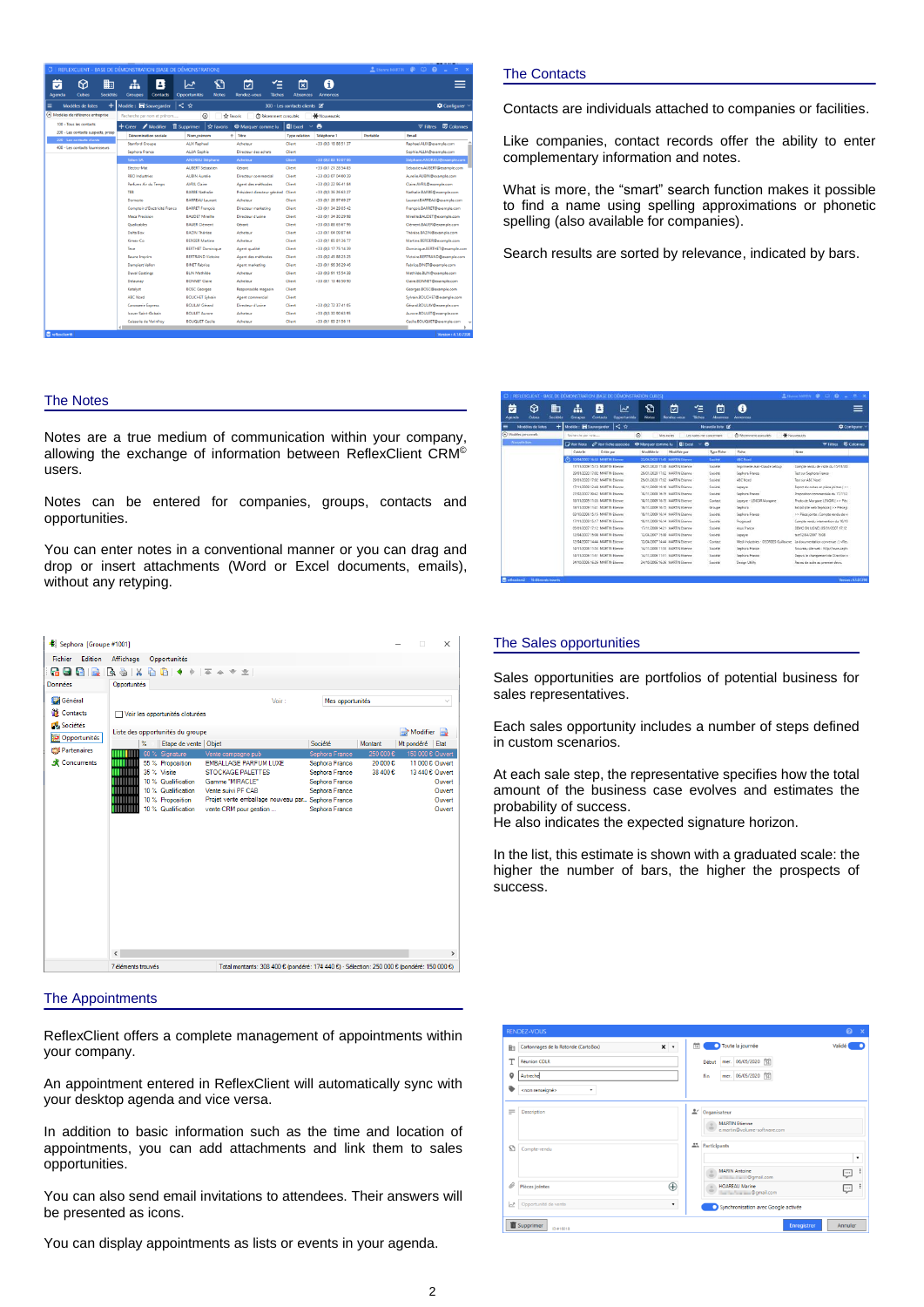|                                                                   | REFLEXCLIENT - BASE DE DÉMONSTRATION IBASE DE DÉMONSTRATIONI |                                                       |                                    |                                       | $2$ Figure MARTIN $\bigotimes$ $\bigcirc$ $\bigcirc$ $\bigcirc$ | $\Box$ $\times$                        |
|-------------------------------------------------------------------|--------------------------------------------------------------|-------------------------------------------------------|------------------------------------|---------------------------------------|-----------------------------------------------------------------|----------------------------------------|
| ِ⊗<br>▦<br>$\overline{\mathbf{v}}$<br>Sociétés<br>Cubes<br>Agenda | Ψ.<br>Δ<br><b>Contacts</b><br><b>Groupes</b>                 | D<br>$\lambda$<br><b>Opportunités</b><br><b>Notes</b> | ≺=<br>☑<br>Rendez-vous<br>Taches   | Я<br>×<br><b>Absences</b><br>Annonces |                                                                 |                                        |
| Modèles de listes                                                 | Modèle : Sauvegarder                                         | ∣く☆                                                   |                                    | 100 - Mes tâches en cours DE          |                                                                 | Configurer %                           |
| (a) Modèles de référence entreprise                               | Recherche par titre et société                               | $\odot$<br>Mes tâches                                 | <sup>(7)</sup> Récemment consultés | * Nouveautés                          |                                                                 |                                        |
| 100 - Mes táches en cours                                         | $+$ Créer $\blacktriangleright$ Modifier                     | Supprimer<br><b>O</b> Marquer comme lu                | <b>Ell</b> Excel<br>$\checkmark$   | o                                     |                                                                 | <b>ED</b> Colonnes<br>$\equiv$ Filtres |
| 110 - Mes tâches affectées à un                                   | Créé par<br>Affecté à                                        | Type                                                  | Titre                              | <b>Dénomination</b> sociale           | Statut<br>Statut                                                | Jo Planifié le<br>Prio                 |
| 200 - Les tâches en cours                                         | Ō<br><b>MARTIN Etienne</b>                                   | <b>MARTIN Etienne</b><br><non renseigné=""></non>     | Asus France                        | <b>Agus France</b>                    | Non commencé                                                    | mar. 25/02/2020 10:00                  |
|                                                                   | Ō<br><b>MARTIN Etienne</b>                                   | <b>MARTIN Etienne</b><br>Appeler                      | PLV PRO                            | PLV PRO                               | Non commencé                                                    | lun. 02/03/2020 11:00                  |
|                                                                   | М<br><b>MARTIN Etienne</b>                                   | <b>MARTIN Etienne</b><br><b>Ftude</b>                 | <b>Baune Imprim</b>                | <b>Baune Imprim</b>                   | Non commencé                                                    | lun. 02/03/2020                        |
|                                                                   | Ō<br><b>MARTIN Etienne</b>                                   | <b>MARTIN Etienne</b><br>Prendre rendez-vous          | <b>Alfort Elévateur</b>            | <b>Alfort Elévateur</b>               | Non commencé                                                    | mar. 10/03/2020                        |
|                                                                   | σ<br><b>MARTIN Etienne</b>                                   | <b>MARTIN Etienne</b><br>Etude                        | <b>Baune Imprim</b>                | <b>Baune Imprim</b>                   | Non commencé                                                    | lun. 16/03/2020 14:00                  |
|                                                                   | $\sigma$<br><b>MARTIN Etienne</b>                            | <b>MARTIN Etienne</b><br><non renseigné=""></non>     | Valognes (SA)                      | Valognes (SA)                         | Non commencé                                                    | ven. 13/03/2020 09:00                  |
|                                                                   | ω<br><b>MARTIN Etienne</b>                                   | <b>MARTIN Etienne</b><br>Appeler                      | Alternative Logistique             | Alternative Logistique                | Non commencé                                                    | 24/02/2020<br>lun.                     |
|                                                                   |                                                              |                                                       |                                    |                                       |                                                                 |                                        |
|                                                                   |                                                              |                                                       |                                    |                                       |                                                                 |                                        |

## The Tasks

NOLIVELLE ARSENCE

ReflexClient ensures the traceability of actions for sales representatives and employees.

You can monitor the following tasks: phone calls, postal mails, fax, emails, appointments, events, misc. tasks.

Each task is assigned with a priority level, a deadline and a state (to do, in progress, completed, aborted). Notes offer you the ability to enter observations, visit reports, …

Tasks can be displayed as lists or as events in your agenda.

#### The Absences

ReflexClient offers users the opportunity to declare their absences.

Absences can be managed with public and/or private designations, the latter being only visible to the user who declared the absence.

This function allows each user to control the information he shares with the other users.

Absences are available as lists or as events in your agenda.

| 壺               | <b>RDV</b> médecin      |                       |  |                        |  |
|-----------------|-------------------------|-----------------------|--|------------------------|--|
| $\overline{14}$ | Toute la journée        |                       |  |                        |  |
| Début           | 22/04/2020<br>mer.      | $\frac{1}{14}$        |  |                        |  |
| Fin             | mer. 22/04/2020         | $\frac{1}{14}$        |  |                        |  |
| $\tilde{=}$     | Absence déclarée pour : | <b>MARTIN Etienne</b> |  | $\overline{\mathbf v}$ |  |
|                 |                         |                       |  |                        |  |

|                 | <b>ANNONCE</b>                   |                                                                                        |         | × |
|-----------------|----------------------------------|----------------------------------------------------------------------------------------|---------|---|
|                 | Annonce destinée au groupe :     | <b>Tous les utilisateurs</b><br>۰                                                      |         |   |
|                 | Maintenance serveur              |                                                                                        |         |   |
| $\overline{14}$ | ✔ Positionner dans l'agenda au : | $\frac{1}{14}$<br>$\frac{1}{14}$<br>sam. 25/04/2020<br>sam. 25/04/2020<br>Fin<br>Début |         |   |
| ≓               |                                  | Notre serveur sera indisponible le 25/04/2020 de 12:00 à 12:30 pour maintenance        |         |   |
|                 |                                  |                                                                                        |         |   |
|                 |                                  |                                                                                        |         |   |
|                 | Supprimer<br>ID #3018            | <b>Enregistrer</b>                                                                     | Annuler |   |

#### The Intercompany relationships

From a company record, you can see at a glance the ecosystem of your company:

- Group companies
- Subsidiaries (with percentage of capital ownership)
- $\blacktriangleright$  The nearby companies (to optimise your travels)
- ▶ Your competitors and partners for this company
- $\blacktriangleright$  This company's competitors, partners and suppliers
- $\blacktriangleright$  The surrounding restaurants and hotels

A simple click allows you to navigate between companies.

You can also create your own types of relationship.

#### The Announcements

Announcements offer a convenient way to communicate messages to all users, for example to inform about a customer visit or an upcoming event of technical maintenance.

Like all events, announcements are can be displayed as lists as well as events in agendas.